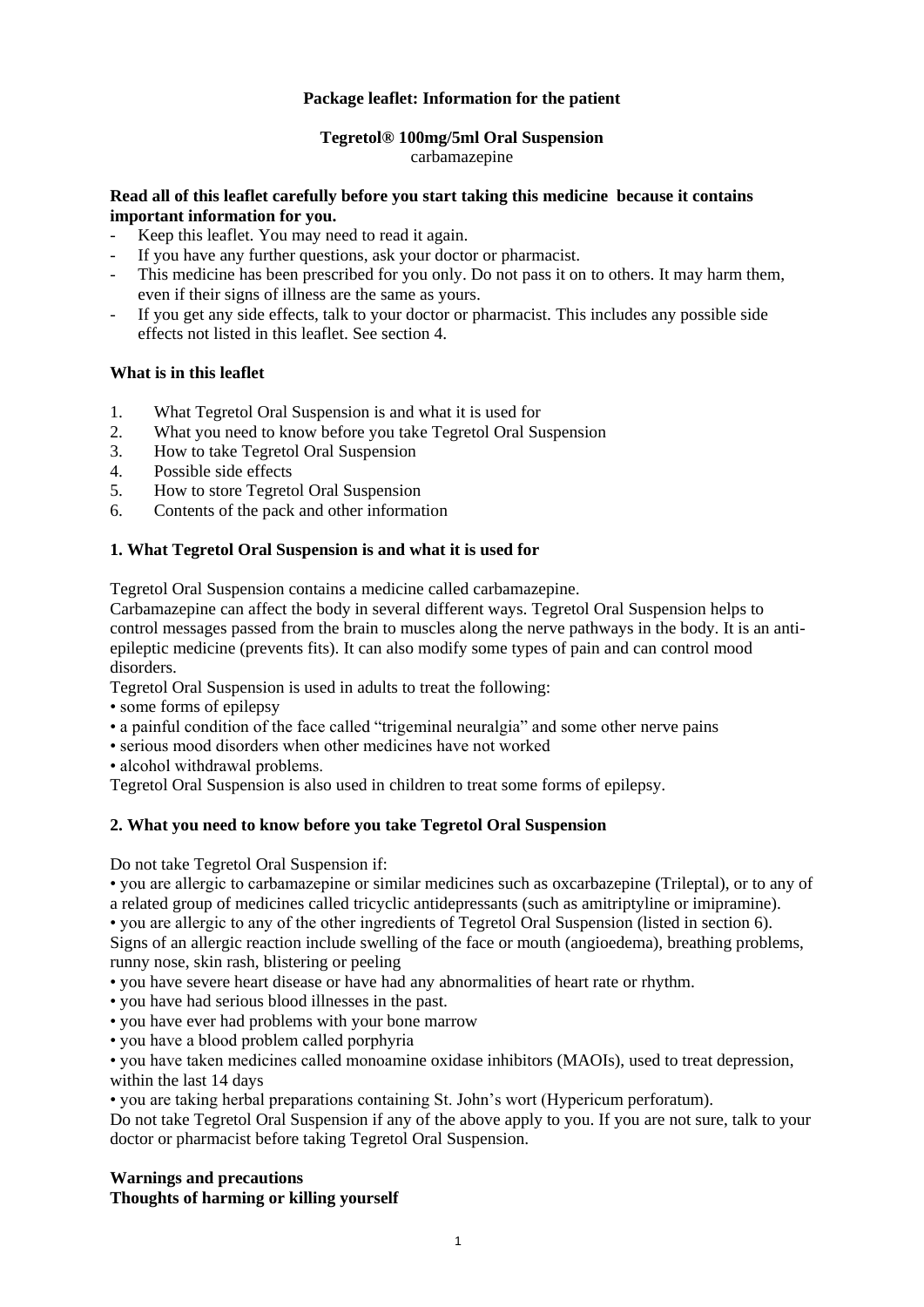A small number of people being treated with anti-epileptics, such as carbamazepine, have had thoughts of harming or killing themselves. If you have these thoughts, talk to your doctor straight away (or ask someone else to).

#### **Look out for signs of serious blood or bone marrow problems**

Tell your doctor straight away (or ask someone else to) if you get signs of serious blood or bone marrow problems such as fever and sore throat, with possible unexplained bruising or burst blood vessels under your skin.

# **Look out for serious skin reactions**

Tell your doctor straight away (or ask someone else to) if you get serious skin reactions when taking this medicine such as skin rash, with blistering or peeling, mouth or genital ulcers often with flu-like symptoms or a reduction in blood cells leading to unexplained bruising or bleeding (these may be signs of Stevens-Johnson Syndrome (SJS), Toxic Epidermal Necrolysis (TEN), Drug Rash with Eosinophilia and Systemic Symptoms (DRESS) or Acute Generalised Exanthematous Pustulosis (AGEP)). These types of reactions are more likely in the first few months of treatment. Serious skin reactions are more likely in certain groups of people (such as people of Han Chinese, Thai, Japanese or European origin). This can be predicted in a blood test before treatment starts. Your doctor will be able to advise you whether this blood test is necessary for you.

# **Patients at risk of hyponatraemia**

Hyponatremia is a condition that occurs when the level of sodium in your blood is abnormally low. It is known to occur with carbamazepine. If you have kidney problems associated with low sodium blood level or if you have kidney problems and you are taking certain medicines that lower sodium blood levels (diuretics such as hydrochlorothiazide, furosemide), then you should discuss your treatment with your doctor or pharmacist because Tegretol might not be the right medicine for you.

#### **Seizures**

If you experience an increase in the number of seizures, tell your doctor immediately.

#### **Talk to your doctor or pharmacist before taking Tegretol Oral Suspension if:**

- you have blood problems (including those caused by other medicines)
- you are allergic to phenytoin (a medicine used to treat epilepsy)
- you have the form of epilepsy where you have mixed fits which include absences
- you have ever had any heart, liver or kidney problems
- you are over 65 years of age
- you have an under-active thyroid (hypothyroidism)
- you have any eye problems such as glaucoma (increased pressure in the eye)
- you have difficulty emptying your bladder (urinary retention)
- you have problems with your mental health
- you have thinning of the bones (osteopenia or osteoporosis)

• you experience dizziness, drowsiness, decrease in blood pressure, confusion, due to Tegretol treatment, which may lead to falls.

• you are pregnant or plan to become pregnant. Your doctor will discuss with you the potential risk of taking Tegretol during pregnancy since it may cause harm or cause abnormalities in the unborn child (See section Pregnancy and contraception).

• you are a female of childbearing age as you should use an effective method of contraception throughout your treatment and for 2 weeks after your last dose

If any of the above apply to you (or you are not sure), talk to your doctor or pharmacist before taking Tegretol Oral Suspension.

# **Pregnancy**

There is a risk of harm to the unborn child if Tegretol Oral Suspension is used during pregnancy. Women of childbearing age should use effective contraception during treatment with Tegretol Oral Suspension and for two weeks after the last dose (see Pregnancy and breast-feeding).

# **Other medicines and Tegretol Oral Suspension**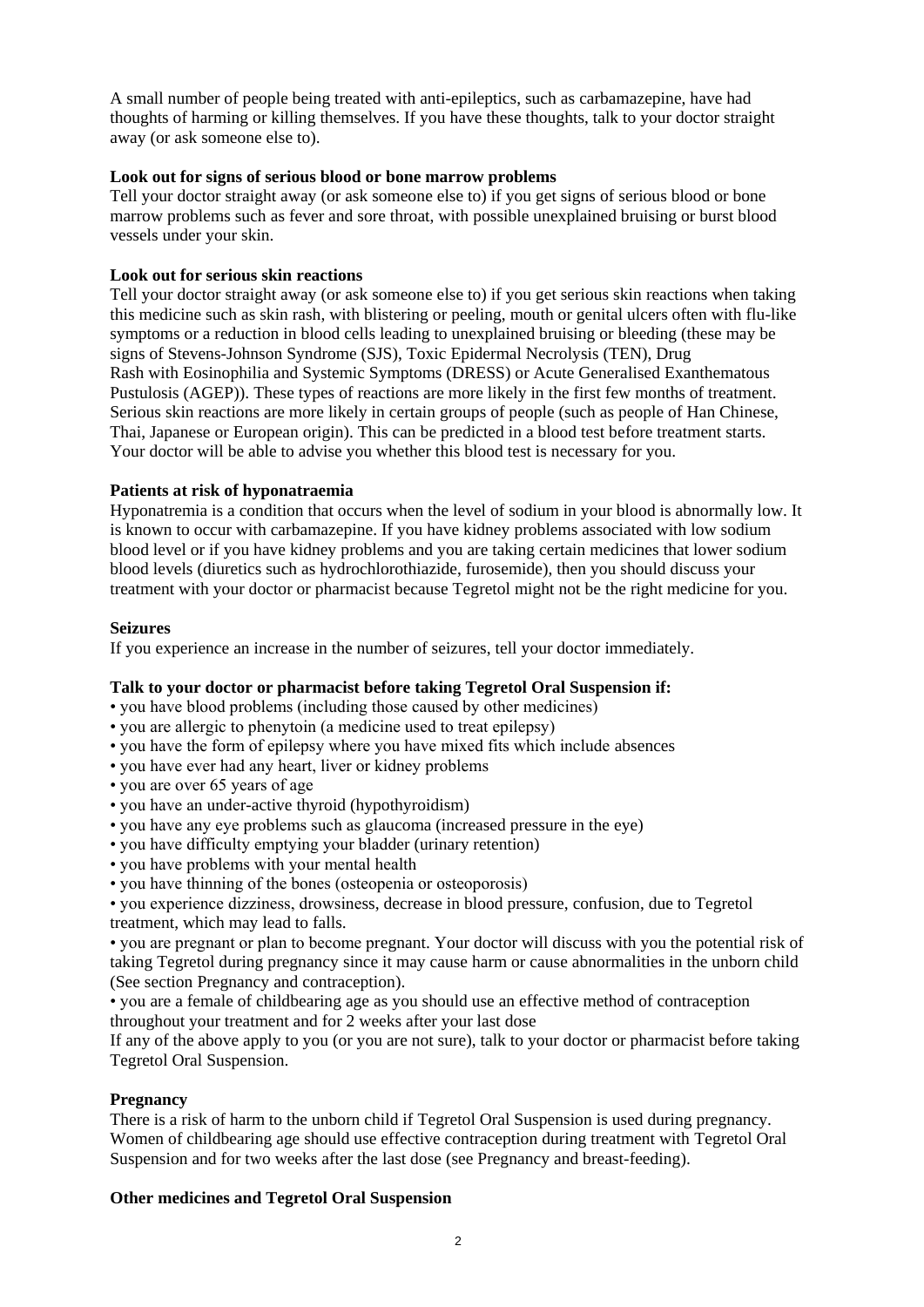Tell your doctor or pharmacist if you are taking, have recently taken or might take any other medicines. This is because of the way Tegretol Oral Suspension works. It can affect and be affected by lots of other things that you might be eating or medicines you are taking. It is very important to make sure that your doctor knows all about what else you are taking, including anything you have bought from a chemist or health food shop. It may be necessary to change the dose of some medicines or stop taking them altogether.

In particular, **do not take** Tegretol Oral Suspension and tell your doctor if you are taking:

• monoamine oxidase inhibitors (MAOIs), used to treat depression, within the last 14 days.

• herbal preparations containing St. John's wort (Hypericum perforatum).

Do not take Tegretol Oral Suspension if any of the above apply to you. If you are not sure, talk to your doctor or pharmacist before taking Tegretol Oral Suspension.

Tell your doctor or pharmacist if you are taking:

• hormone contraceptives, e.g. pills, patches, injections or implants. Tegretol Oral Suspension may affect how hormonal contraceptives work and make them less effective at preventing pregnancy. You may also get breakthrough bleeding or spotting. Talk to your doctor, who will discuss with you the most suitable type of contraception to use while you are taking Tegretol Oral Suspension. • any other medicines for depression or anxiety such as desipramine, fluoxetine, viloxazine,

imipramine, lithium, haloperidol, thioridazine

• corticosteroids ("steroids") such as prednisolone, dexamethasone. You might be taking these for inflammatory conditions such as asthma, inflammatory bowel disease or muscle and joint pains

• anticoagulants to stop your blood clotting such as warfarin

• antibiotics to treat infections including tuberculosis (TB) such as erythromycin, ciprofloxacin, doxycycline, isoniazid, rifampicin

- antifungals to treat fungal infections such as itraconazole, ketoconazole, fluconazole
- painkillers containing paracetamol, dextropropoxyphene, tramadol or methadone

• other medicines to treat epilepsy such as phenytoin, oxcarbazepine,

phenobarbitone, clobazam, clonazepam, ethosuximide, primidone, valproic acid and brivaracetam.

• medicines for high blood pressure or heart problems such as verapamil, diltiazam, digoxin, felodapine

• antihistamines (medicines to treat allergy such as hay fever or itching) such as loratadine, terfenadine • diuretics (water tablets)

- cimetidine or omeprazole (medicines to treat gastric ulcers)
- analgesics or anti-inflammatory medicines such as ibuprofen, paracetamol
- isotretinoin (a medicine for the treatment of acne)
- metoclopramide or aprepitant (anti-sickness medications)
- acetazolamide (a medicine to treat glaucoma increased pressure in the eye)
- danazol or gestrinone (treatments for endometriosis)
- theophylline or aminophylline (used in the treatment of asthma)

• ciclosporin (an immunosuppressant, used after transplant operations, but also sometimes in the treatment of arthritis or psoriasis)

- everolimus (an immunosuppressant)
- medicines to treat schizophrenia such as olanzapine, clozapine, risperidone
- cancer medicines such as cisplatin, doxorubicin, imatinib
- the anti-malarial medicine, mefloquine
- medicines to treat HIV such as indinavir, saquinavir, ritonavir
- levothyroxine (used to treat hypothyroidism)
- muscle relaxant medicines such as oxybutynin, dantrolene
- bupropion (used to help stop smoking)
- medicines for erectile dysfunction such as tadalafil
- medicines or supplements containing vitamin B (e.g. nicotinamide)
- ticlopidine (an anti-platelet drug)
- praziquantel or albendazole (used to treat worms)

• any other medicine that lowers the salt (sodium) level in your blood (your doctor can advise).

If any of the above apply to you (or you are not sure), talk to your doctor or pharmacist before taking Tegretol Oral Suspension.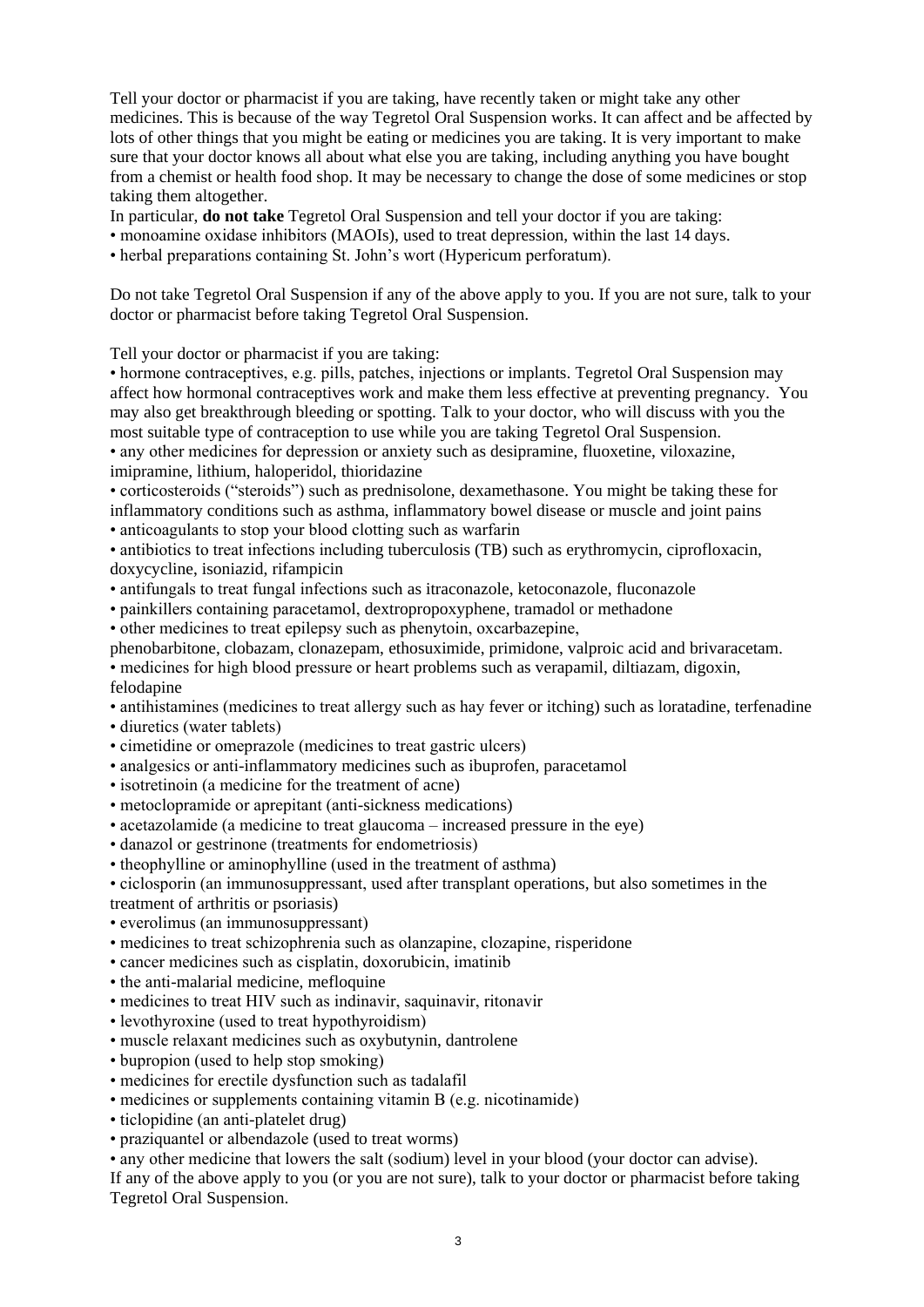#### **Operations or tests**

• Your doctor may want you to have a number of blood tests before you start taking Tegretol Oral Suspension and from time to time during your treatment. This is quite usual and nothing to worry about.

• Before having any kind of blood tests or surgery, including dental or emergency treatment, tell the doctor in charge that you are taking Tegretol Oral Suspension.

#### **Tegretol Oral Suspension with food, drink and alcohol**

• Do not drink alcohol while you are taking this medicine. This is because it may affect you more than usual. Talk to your doctor if you have any questions about drinking alcohol.

• Do not eat grapefruit or drink grapefruit juice while you are taking this medicine. This is because it may increase your chance of experiencing side effects.

#### **Pregnancy, breastfeeding and fertility**

Tegretol Oral Suspension can cause major birth defects. If you take Tegretol Oral Suspension during pregnancy your baby has up to 3 times the risk of having a birth defect than women not taking an antiepileptic medication. Major birth defects including neural tube defect (opening in the spine), birth defect of the face such as cleft of the upper lip and palate, birth defect of the head, heart defects, birth defect of the penis involving the urinary opening (hypospadias) and finger defects have been reported. Your unborn baby should be closely monitored if you have taken Tegretol Oral Suspension while pregnant.

Problems with neurodevelopment (development of the brain) have been reported in babies born to mothers who used Tegretol Oral Suspension during pregnancy. Some studies have shown that carbamazepine negatively affects neurodevelopment of children exposed to carbamazepine in the womb, while other studies have not found such an effect. The possibility of an effect on neurodevelopment cannot be ruled out.

If you are a woman of childbearing age and are not planning a pregnancy, you should use effective contraception during treatment with Tegretol Oral Suspension. Tegretol Oral Suspension may affect how hormonal contraceptives, such as the contraceptive (birth control) pill, work and make them less effective at preventing pregnancy. You may also get breakthrough bleeding or spotting. Talk to your doctor, who will discuss with you the most suitable type of contraception to use while you are taking Tegretol Oral Suspension. If treatment with Tegretol Oral Suspension is discontinued you should continue using effective contraception for two more weeks following discontinuation.

If you are a woman of childbearing age and are planning a pregnancy, talk to your doctor before you stop contraception and before you become pregnant about switching to other suitable treatments in order to avoid exposing the unborn baby to carbamazepine.

If you are or think you might be pregnant, tell your doctor straight away. You should not stop taking your medicine until you have discussed this with your doctor. Stopping your medication without consulting your doctor could cause seizures which could be dangerous to you and your unborn child. Your doctor may decide to change your treatment.

If you take Tegretol Oral Suspension during pregnancy, your baby is also at risk for bleeding problems right after birth. Your doctor may give you and your baby a medicine to prevent this.

Seizures, breathing problems, vomiting, diarrhoea and decreased feeding have also been reported in newborn babies whose mothers received Tegretol Oral Suspension during pregnancy. Make sure you are very clear about the risks and benefits of taking Tegretol Oral Suspension.

Mothers taking Tegretol Oral Suspension can breast-feed their babies, but you must tell the doctor as soon as possible if you think that the baby is having side effects such as excessive sleepiness, skin reactions or gets yellowish skin or eyes because you are taking Tegretol Oral Suspension.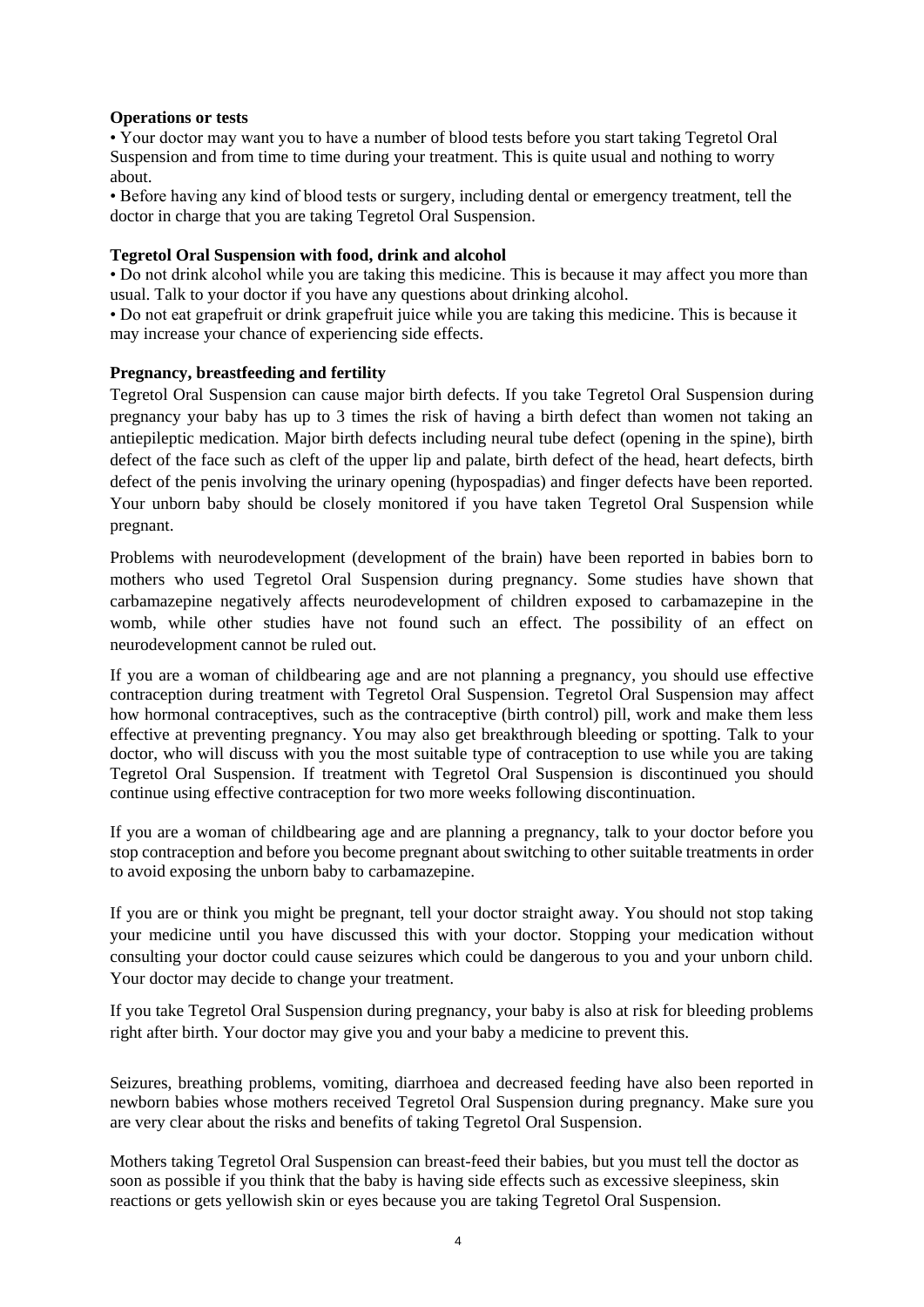# **Driving and using machines**

Tegretol Oral Suspension can make you feel dizzy or drowsy, have a lack of coordination or balance, especially at the start of treatment or when your dose is changed. If you are affected in this way, or if your eyesight is affected, you should not drive, cycle or operate machinery.

The condition you are taking Tegretol Oral Suspension for may also affect your ability to drive, cycle or operate machinery.

# **Tegretol Oral Suspension contains sorbitol, sodium, parahydroxybenzoates and propylene glycol**

- Sorbitol (E 420): This medicine contains 875mg sorbitol in each 5 ml of Tegretol Oral Suspension which is equivalent to 175 mg/ml. Sorbitol is a source of fructose. If your doctor has told you that you (or your child) have an intolerance to some sugars or if you have been diagnosed with hereditary fructose intolerance (HFI), a rare genetic disorder in which a person cannot break down fructose, talk to your doctor before you (or your child) take or receive this medicine. Sorbitol may cause gastrointestinal discomfort and mild laxative effect.
- Sodium: This medicine contains less than 1 mmol sodium (23 mg) in each millilitre, that is to say essentially "sodium-free".
- Parahydroxybenzoates (propylhydroxybenozoate (E 216) and methylhydroxybenzoate (E 218)) which may cause allergic reactions (possibly delayed).
- Propylene glycol (E 1520): This medicine contains 125mg propylene glycol in each 5 ml of Tegretol Oral Suspension which is equivalent to 25 mg/ml. If your baby is less than 4 weeks old, talk to your doctor or pharmacist before giving them this medicine, in particular if the baby is given other medicines that contain propylene glycol or alcohol.

# **3. How to take Tegretol Oral Suspension**

Always take this medicine exactly as your doctor has told you. Check with your doctor or pharmacist if you are not sure.

# **How much to take**

Your doctor will usually start Tegretol Oral Suspension at a fairly low dose which can then be increased to suit you individually. The dose needed varies between patients. You are usually told to take a dose two or three times a day.

#### **To treat epilepsy the recommended doses are: Adults**

Treatment of epilepsy in adults is usually started at 100 to 200 mg (5 to 10 ml of medicine) once or twice a day.

The dose is then slowly increased to between 800 and 1,200 mg a day (40 to 60 ml of medicine), until the best dose for you is found. Higher doses such as 1,600 mg (80 ml) or even 2,000 mg (100 ml) may be necessary. Older patients might require a lower dose.

# **Children and adolescents**

Treatment of epilepsy in children is usually started based on their body weight. It is usually started at 10 to 20 mg per kg of body weight daily. The dose is then slowly increased based on their age to: Aged up to 1 year: between 100 and 200 mg a day (5 to 10 ml of medicine) Aged 1 up to 5 years: between 200 and 400 mg a day (10 to 20 ml of medicine) Aged 5 up to 10 years: between 400 and 600 mg a day (20 to 30 ml of medicine)

Aged 10 up to 15 years: between 600 and 1,000 mg a day (30 to 50 ml of medicine)

Aged 15 years and older: same as adult dose (see above).

#### **To treat trigeminal neuralgia and other nerve pains the recommended dose is:**

Treatment of trigeminal neuralgia is usually started at 200 to 400 mg a day (10 to 20 ml of medicine). The dose is then slowly increased until there is no pain. The usual dose is 200 mg (10 ml of medicine) three to four times a day. The usual maximum dose is 1,200 mg a day (60 ml of medicine), although higher doses may be necessary.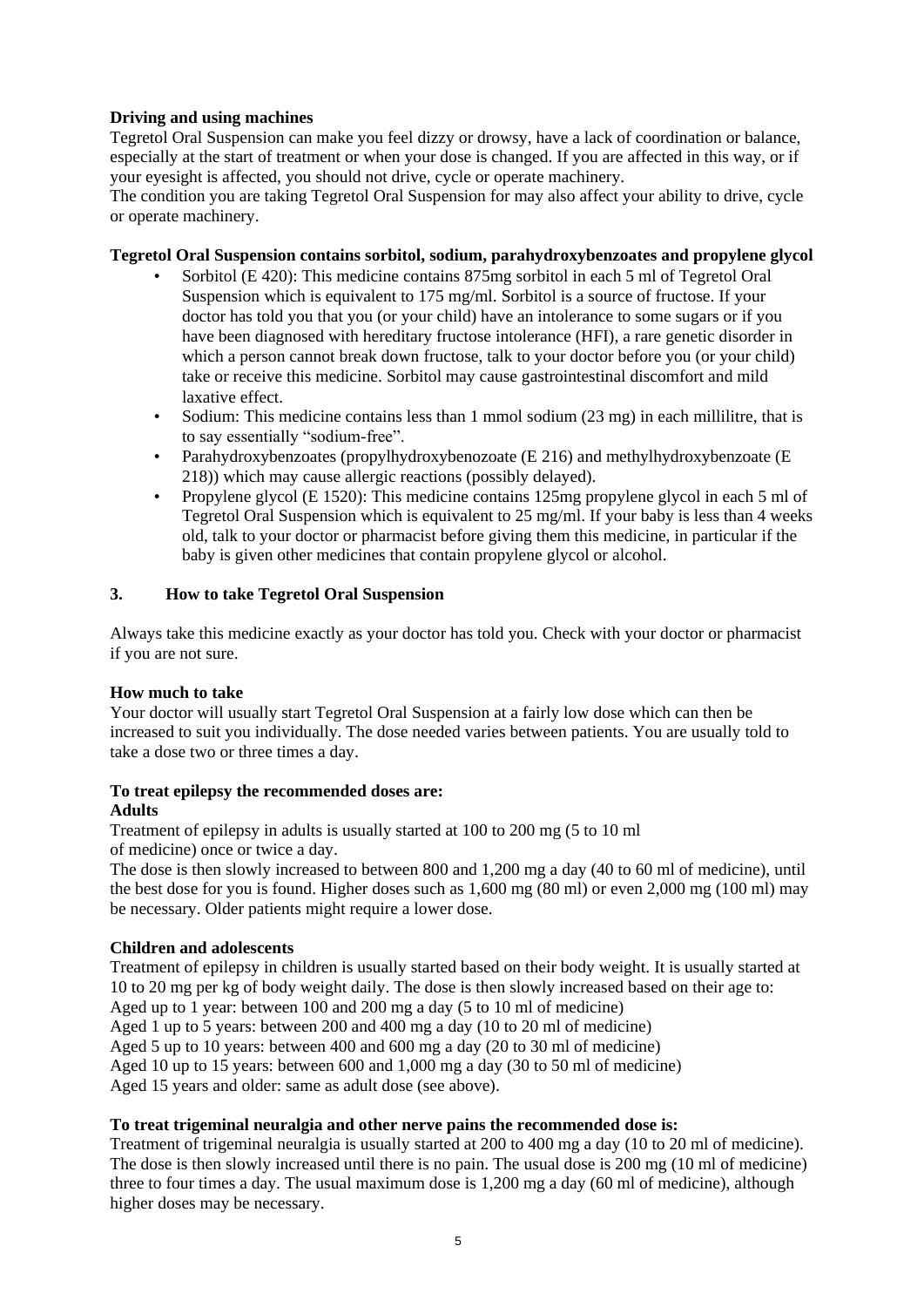A lower starting dose of 100 mg (5 ml of medicine) twice a day is recommended for older patients.

# **To treat serious mood disorders the recommended dose is:**

Treatment of serious mood disorders is usually started at 100 to 200 mg a day (5 to 10 ml of medicine).

The dose is slowly increased until symptoms are controlled. The usual dose is 400 to 600 mg a day (20 to 30 ml of medicine), although higher doses may be necessary.

# **To treat alcohol withdrawal problems the recommended dose is:**

The usual dose is 600 to 800 mg a day (30 to 40 ml of medicine), although higher doses may be necessary.

# **Taking this medicine**

You can take Tegretol Oral Suspension during or after a meal. Shake the bottle before measuring out your medicine.

# **If you take more Tegretol Oral Suspension than you should**

If you accidentally take too much Tegretol Oral Suspension, tell your doctor or your nearest hospital casualty department straight away. Take your medicine pack with you so that people can see what you have taken. You may have difficulty breathing, a fast or uneven heartbeat, feel faint or shaky, feel or be sick or become unconscious.

# **If you forget to take Tegretol Oral Suspension**

If you forget to take a dose, take one as soon as you remember it. If it is nearly time for your next dose, though, just take the next dose and forget about the one you missed. Do not take a double dose to make up for a forgotten dose.

# **If you stop taking Tegretol Oral Suspension**

Keep taking Tegretol Oral Suspension for as long as you have been told, unless you have any problems. In that case, check with your doctor.

Do not stop taking Tegretol Oral Suspension suddenly. Stopping treatment with Tegretol Oral Suspension suddenly may worsen your seizures. It is recommended that you stop taking your medicine gradually, over a period of 6 months.

If you have any further questions on the use of this medicine, ask your doctor or pharmacist.

#### **4. Possible side effects**

Like all medicines, Tegretol Oral Suspension can cause side effects, although not everybody gets them.

# **Tell your doctor straight away (or ask someone else to) if you notice any of the following serious side effects – you may need urgent medical attention:**

• thoughts of harming or killing yourself

• serious skin reactions such as skin rash, with blistering or peeling, mouth or genital ulcers often with flu-like symptoms or a reduction in blood cells leading to unexplained bruising or bleeding (these may be signs of SJS, TEN, DRESS or AGEP) (refer to section 2 for further information on serious skin reactions)

• signs of serious blood or bone marrow problems such as fever and sore throat, with possible unexplained bruising or burst blood vessels under your skin

• bronchospasm with wheezing and coughing, difficulty in breathing, feeling faint, rash, itching or facial swelling (these may be signs of a serious allergic reaction)

• fever, muscle stiffness with confusion and unusual changes in blood pressure (these may be signs of a serious brain problem)

• fever, feeling or being sick, headache, stiff neck and extreme sensitivity to bright light (these may be signs of meningitis)

• having more fits (seizures)

• yellowing of your skin or the whites of your eyes (these may be signs of liver problems)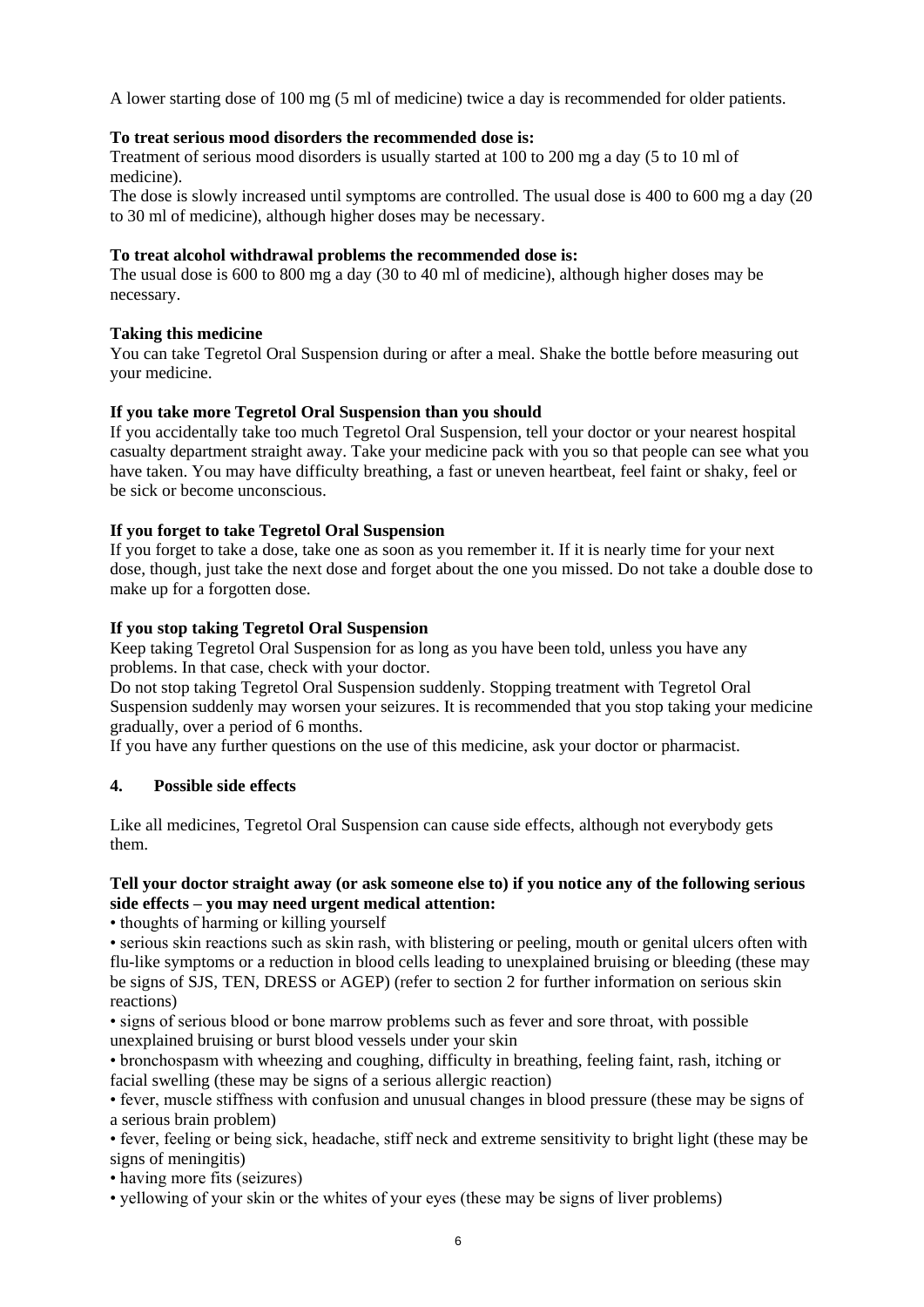• being sick, diarrhoea, weight loss, with changes to or blood in your urine, changes in your heartbeat, muscle cramps or itching (these may be signs of kidney failure)

• any changes in your mental health, including depression, agitation, confusion, loss of appetite, hearing or seeing things which are not there

• pain in your joints and muscles, a rash across the bridge of your nose and cheeks (these may be signs of a rare reaction known as lupus erythematosus)

• fever, skin rash, joint pain, and abnormalities in blood and liver function tests, that could go on to affect other organs as well (these may be signs of a multi-organ sensitivity disorder)

• pain in the area around the stomach

• severe diarrhoea, abdominal pain and fever (these may be signs of an inflamed colon).

• If you experience a fall due to dizziness, drowsiness, decrease in blood pressure, confusion. Tell your doctor straight away (or ask someone else to) if you notice any of the serious side effects above.

#### **Other side effects include:**

Talk to your doctor or pharmacist if you get any side effects.

#### **Very common: may affect more than 1 in 10 people**

Dizziness and tiredness; feeling unsteady or finding it difficult to control movements; feeling or being sick; low white blood cell count or changes in liver enzyme levels (shown in blood tests); minor skin reactions, including itching, redness, raised bumps and peeling.

# **Common: may affect up to 1 in 10 people**

Weight increase; swollen ankles, feet or lower legs; low sodium in the blood which might result in confusion; headache; double or blurred vision; dry mouth; low platelet count or higher levels of a protein called "ALP" in your body (shown in blood tests).

# **Uncommon: may affect up to 1 in 100 people**

Abnormal involuntary movements including tremor or tics; abnormal eye movements; diarrhoea; constipation.

#### **Rare: may affect up to 1 in 1,000 people**

Disease of the lymph glands; folic acid deficiency; speech disorders; numbness or tingling in the hands and feet; a burning, shooting or stabbing pain; muscle weakness; high blood pressure (which may make you feel dizzy, with a flushed face, headache, fatigue and nervousness); low blood pressure (the symptoms of which are feeling faint, light headed, dizzy or confused); changes to heartbeat; high white blood cell count (shown in a blood test).

#### **Very rare: may affect up to 1 in 10,000 people**

Porphyria; swelling of the breasts and discharge of milk which may occur in both males and females; abnormal thyroid function tests; osteomalacia (softening of the bones, which may be noticed as pain on walking and bowing of the long bones in the legs); osteopenia or osteoporosis (thinning of the bones, which may lead to increased fractures); increased blood fat or cholesterol levels; taste disturbances; conjunctivitis; glaucoma; cataracts; hearing disorders; heart and circulatory problems including deep vein thrombosis (DVT), the symptoms of which could include, tenderness,pain, swelling, warmth, skin discoloration and prominent, superficial veins; lung or breathing problems such as a blood clot in the lung or pneumonia; sore mouth or tongue; increased sensitivity of the skin to sunlight; alterations in skin pigmentation; acne; excessive sweating; hair loss; increased hair growth; muscle pain or spasm; sexual difficulties which may include reduced male fertility, loss of libido or impotence; kidney problems; blood spots in the urine; increased or decreased desire to pass urine or difficulty in passing urine; low red blood cell count (anaemia) or low level of all blood cells (shown in blood tests).

#### **Not known: it is not known how often these happen**

Feeling drowsy; memory loss; purple or reddish-purple bumps on your skin that may be itchy; complete loss of your nails; reactivation of herpes virus infection (which can be serious when the immune system